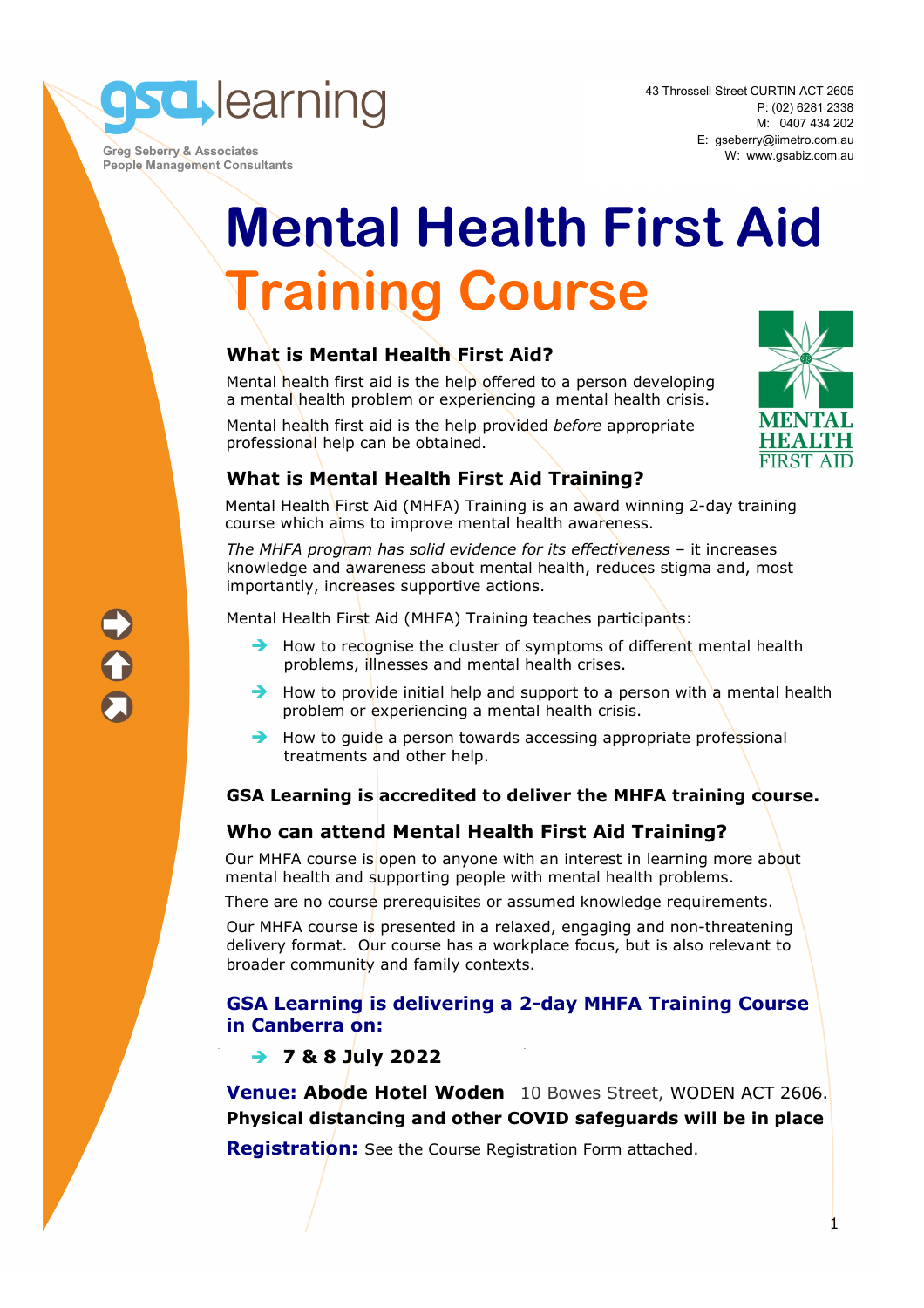## **sd** learning



## **MENTAL HEALTH FIRST AID**

## **Course Content**

The course covers a range of mental health disorders, including:

- $\rightarrow$  Depression
- $\rightarrow$  Anxiety
- $\rightarrow$  Bipolar disorder
- $\rightarrow$  Schizophrenia
- $\rightarrow$  Substance use disorder.

The course also covers mental health crisis situations, including:

- $\rightarrow$  Suicidal thoughts and behaviours
- $\rightarrow$  Non-suicidal self-injury
- $\rightarrow$  Panic attacks
- $\rightarrow$  Distress after a traumatic event
- $\rightarrow$  Acute psychotic behaviours.

## **MHFA Training Instructor: Greg Seberry**

Greg Seberry is a very experienced facilitator, and is accredited to deliver the MHFA training course. Greg's qualifications include:

Master of Business Administration (MBA) Graduate Diploma of Education (Adult Learning) Bachelor of Science (Biochemistry and Physiology) Certificate IV in Training and Assessment Mental Health First Aid (MHFA) Instructor Accreditation Team Management Systems (TMS) Accreditation

## **Course Fee**

The course fee for the 2-day MHFA Course in Canberra on 7 & 8 July 2022 is \$500 +GST per participant. **There is a 10% discount where 3 or more participants from the same organisation attend the course**.

**The course fee includes detailed learning materials and full catering.**  Participants receive a copy of the latest MHFA Manual & other printed materials. Lunch, morning and afternoon tea, and other refreshments are included.

## **Course Registration**

Please complete the attached Course Registration Form and e-mail to: **gseberry@iimetro.com.au**.

We can also deliver the MHFA training course in-house and in all States and Territories, including regional locations.

## **More Information**

For more information about Mental Health First Aid (MHFA) training, please call Greg Seberry on **0407 434 202** or e-mail **gseberry@iimetro.com.au**.